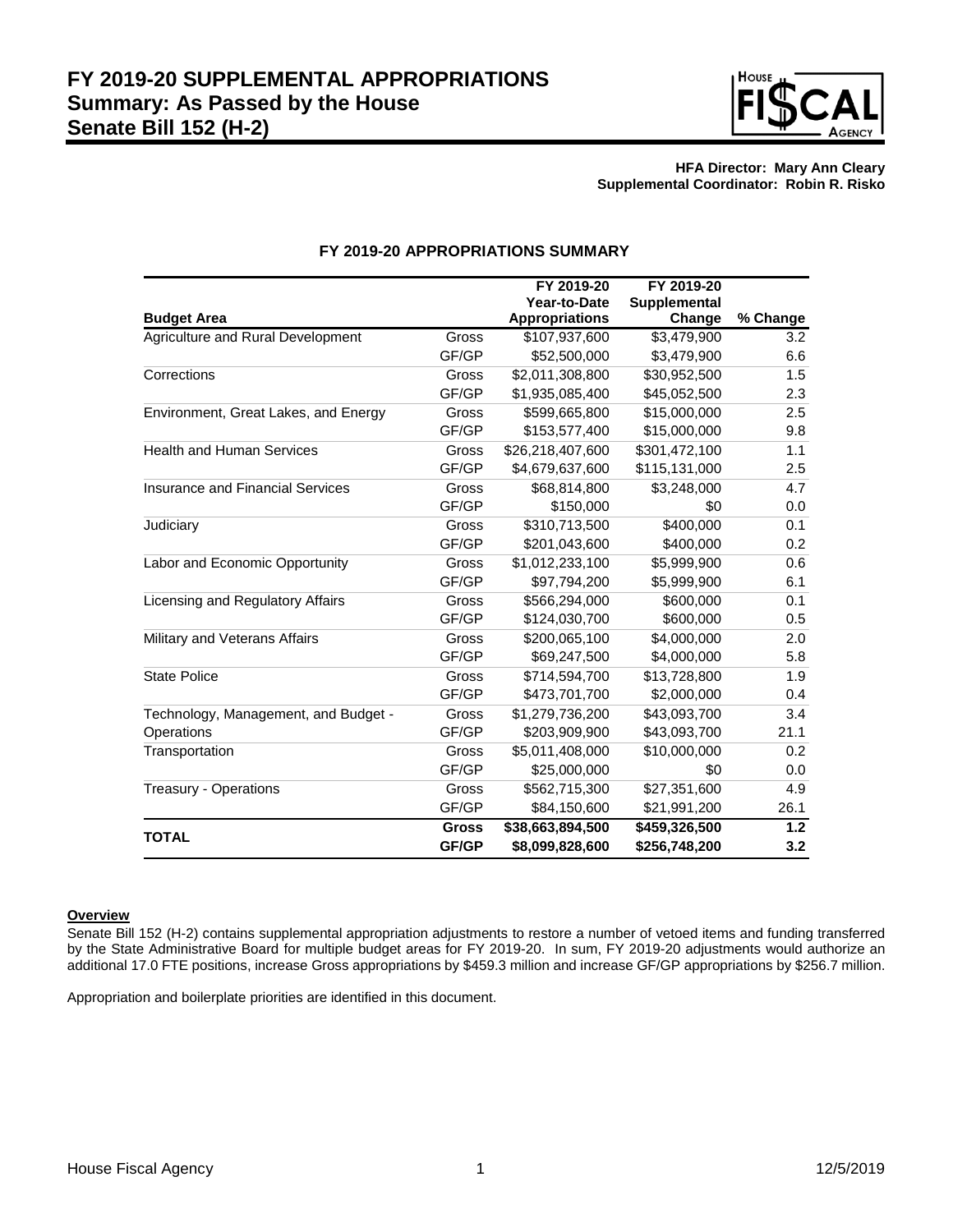| FY 2019-20 Supplemental Appropriation Items                                                                                                                                                                                                                                                                                                                                                                                                 |                                     | Appropriation<br>Change                  |
|---------------------------------------------------------------------------------------------------------------------------------------------------------------------------------------------------------------------------------------------------------------------------------------------------------------------------------------------------------------------------------------------------------------------------------------------|-------------------------------------|------------------------------------------|
| <b>AGRICULTURE AND RURAL DEVELOPMENT</b>                                                                                                                                                                                                                                                                                                                                                                                                    |                                     |                                          |
| 1. Emergency Management<br>Restores \$182,600 GF/GP for environmental contamination response activities.                                                                                                                                                                                                                                                                                                                                    | <b>Gross</b><br>GF/GP               | \$182,600<br>\$182,600                   |
| 2. Animal Disease Prevention<br>Restores \$400,000 GF/GP for animal disease prevention and response services.                                                                                                                                                                                                                                                                                                                               | <b>Gross</b><br>GF/GP               | \$400,000<br>\$400,000                   |
| 3. Pesticide and Plant Pest Management Fund Source Adjustment<br>Restores \$1.3 million GF/GP that was reduced in the enacted budget and replaced with restricted<br>funds.                                                                                                                                                                                                                                                                 | <b>Gross</b><br>GF/GP               | \$1,300,000<br>\$1,300,000               |
| 4. Environmental Stewardship - MAEAP<br>Restores \$300,000 GF/GP to support agriculture pollution prevention programs including<br>groundwater and freshwater protection programs, and technical assistance in implementing<br>conservation grants under federal farm bills.                                                                                                                                                                | <b>Gross</b><br>GF/GP               | \$300,000<br>\$300,000                   |
| 5. Qualified Forest Program<br>Restores \$797,300 GF/GP that was reduced in the enacted budget and replaced with restricted<br>funds.                                                                                                                                                                                                                                                                                                       | <b>Gross</b><br>GF/GP               | \$797,300<br>\$797,300                   |
| 6. Farm Stress Program - One-Time<br>Restores a one-time appropriation of \$500,000 GF/GP for responding to the mental stress and<br>fatigue of farmers and producers and their families through services that offer behavioral health<br>specialists in the agriculture industry.                                                                                                                                                          | <b>Gross</b><br>GF/GP               | \$500,000<br>\$500,000                   |
| <b>CORRECTIONS</b>                                                                                                                                                                                                                                                                                                                                                                                                                          |                                     |                                          |
| 7. Restore Savings from Historical Lapses<br>Restores \$800,000 in GF/GP savings taken from the following line items based on a history of year-<br>end lapses:<br>• Unclassified Positions (\$200,000)<br>• Community Corrections Plans and Services (\$400,000)<br>• Transportation (\$200,000).                                                                                                                                          | Gross<br>GF/GP                      | \$800,000<br>\$800,000                   |
| 8. Restore Savings from Administrative Efficiencies<br>Restores \$1.8 million in GF/GP savings taken from the Budget and Operations Administration line<br>item and anticipated to be achieved through administrative efficiencies.                                                                                                                                                                                                         | <b>Gross</b><br>GF/GP               | \$1,780,700<br>\$1,780,700               |
| 9. County Jail Reimbursement Program<br>Restores \$14.8 million Gross (\$8.9 million GF/GP) for the County Jail Reimbursement Program,<br>which reimburses counties for housing eligible felons, who otherwise may have been sentenced to<br>prison, in county jails.                                                                                                                                                                       | <b>Gross</b><br>Restricted<br>GF/GP | \$14,814,600<br>5,900,000<br>\$8,914,600 |
| 10. Program and Special Equipment Fund Source Adjustment<br>Restores \$20.0 million of the \$24.0 million GF/GP that was reduced from the Education/Skilled<br>Trades/Career Readiness line item, and reduces the use of state restricted Program and Special<br>Equipment Fund (SEF) revenue for the line item by a like amount.                                                                                                           | <b>Gross</b><br>Restricted<br>GF/GP | \$0<br>(20,000,000)<br>\$20,000,000      |
| 11. Funding Reductions<br>Reduces the following line items by a total of \$4.2 million GF/GP:<br>• Offender Success Services (\$500,000)<br>• Residential Probation Diversions (\$1.0 million)<br>• Hepatitis C Treatment (\$2.7 million).                                                                                                                                                                                                  | <b>Gross</b><br>GF/GP               | (\$4,200,000)<br>(\$4,200,000)           |
| 12. Restore Savings from Corizon Contract Costs<br>Includes an additional \$2.7 million GF/GP to fully cover costs of required inflationary adjustments.<br>The contract requires an annual increase in the base per prisoner per month cost for physical and<br>mental health care services, including pharmaceuticals.                                                                                                                    | <b>Gross</b><br>GF/GP               | \$2,723,300<br>\$2,723,300               |
| 13. Funding for Replacing Electronic Tether Replacement - One-Time<br>Includes a one-time appropriation of \$4.6 million GF/GP for the department to purchase 6,619<br>GPS devices. The department's current contract utilizes Verizon's 3G network, which will be<br>deactivated by December 31, 2020. Deactivation will force the department to switch to LTE<br>or 4G devices in order to maintain coverage for electronic tether units. | Gross<br>GF/GP                      | \$4,567,100<br>\$4,567,100               |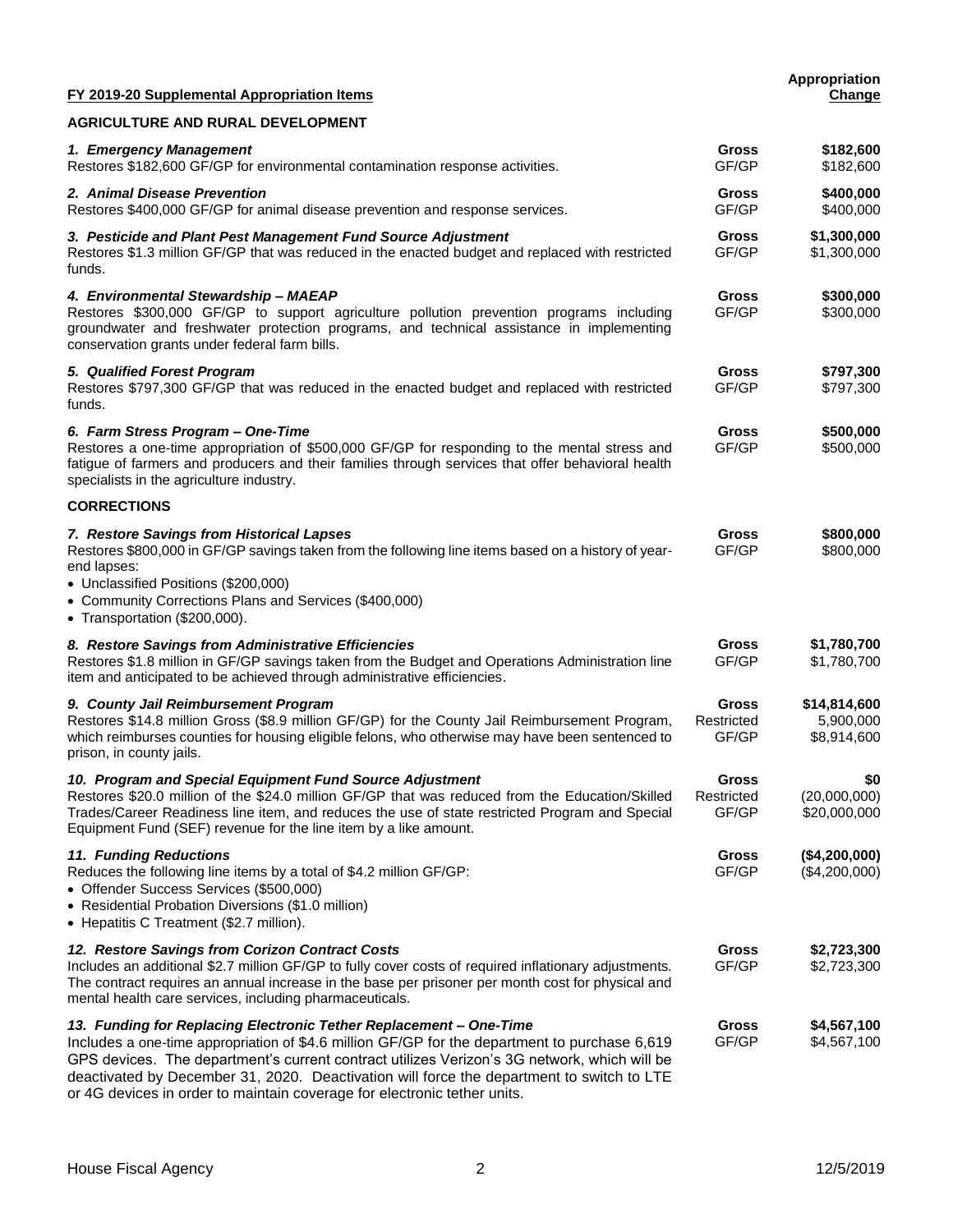| FY 2019-20 Supplemental Appropriation Items                                                                                                                                                                                                                                                                                                                                                                                                                                                                                    |                                         | Appropriation<br><b>Change</b>                         |
|--------------------------------------------------------------------------------------------------------------------------------------------------------------------------------------------------------------------------------------------------------------------------------------------------------------------------------------------------------------------------------------------------------------------------------------------------------------------------------------------------------------------------------|-----------------------------------------|--------------------------------------------------------|
| 14. Funding for Training New Custody Staff - One-Time<br>Includes a one-time appropriation of \$10.5 million GF/GP to train additional corrections officers to<br>meet projected attrition needs. Funding supports salary and payroll costs of new officers while they<br>participate in training, as well as costs for uniforms, training materials, certifications, food, travel,<br>and lodging. (Travel and lodging are paid during training if participants live away from the facilities<br>to which they are assigned.) | Gross<br>GF/GP                          | \$10,466,800<br>\$10,466,800                           |
| <b>ENVIRONMENT, GREAT LAKES, AND ENERGY</b>                                                                                                                                                                                                                                                                                                                                                                                                                                                                                    |                                         |                                                        |
| 15. PFAS and Emerging Contaminants - One-Time<br>Restores a one-time appropriation of \$15.0 million GF/GP for PFAS monitoring and testing. At<br>least \$4.0 million would be allocated for grants to municipal airports for costs related to PFAS<br>monitoring and additional testing of wells.                                                                                                                                                                                                                             | <b>Gross</b><br>GF/GP                   | \$15,000,000<br>\$15,000,000                           |
| <b>HEALTH AND HUMAN SERVICES</b>                                                                                                                                                                                                                                                                                                                                                                                                                                                                                               |                                         |                                                        |
| 16. Child Care Fund Indirect Cost Allotment<br>Includes \$3.5 million GF/GP to partially restore funding transferred from the Child Care Fund line<br>item into a new line item for indirect cost allotment payments from the Child Care Fund to counties.                                                                                                                                                                                                                                                                     | Gross<br>GF/GP                          | \$3,500,000<br>\$3,500,000                             |
| 17. Family Preservation Programs<br>Restores \$2.9 million GF/GP for expansion of the Foster Care Supportive Visitation program to all<br>83 counties and for the new Parent-Child Visit Assistance program. The programs help children<br>who are in foster care, due to abuse and neglect, reunify with their parents.                                                                                                                                                                                                       | Gross<br>GF/GP                          | \$2,901,200<br>\$2,901,200                             |
| 18. West Michigan Partnership for Children Consortium<br>Includes a net \$0 reappropriation of foster care payment funding in order to include boilerplate that<br>allocates \$2.0 to the West Michigan Partnership for Children Consortium. (Sec. 452)                                                                                                                                                                                                                                                                        | <b>Gross</b><br>GF/GP                   | \$0<br>\$0                                             |
| 19. Multicultural Integration Funding<br>Restores \$8.1 million GF/GP to support payments to contractors and subcontractors for various<br>services they provide to multicultural populations and groups.                                                                                                                                                                                                                                                                                                                      | Gross<br>GF/GP                          | \$8,084,600<br>\$8,084,600                             |
| 20. Recovery High Schools<br>Restores \$600,000 GF/GP for grants to recovery high schools as part of the new state opioid<br>response grant.                                                                                                                                                                                                                                                                                                                                                                                   | <b>Gross</b><br>GF/GP                   | \$600,000<br>\$600,000                                 |
| 21. Recovery Community Organizations<br>Restores \$600,000 GF/GP for grants to recovery community organizations as part of the new state<br>opioid response grant.                                                                                                                                                                                                                                                                                                                                                             | Gross<br>GF/GP                          | \$600,000<br>\$600,000                                 |
| 22. St. Mary's/Conference of Western Wayne<br>Restores \$500,000 GF/GP for a substance use disorder pilot program with inpatient beds dedicated<br>to stabilizing patients, specialized trauma therapists, and peer supports.                                                                                                                                                                                                                                                                                                  | Gross<br>GF/GP                          | \$500,000<br>\$500,000                                 |
| 23. Island Primary Health Care Access and Clinics<br>Restores \$675,000 GF/GP for health care clinics and access to care on Beaver, Mackinac,<br>Drummond, and Bois Blanc Islands.                                                                                                                                                                                                                                                                                                                                             | Gross<br>GF/GP                          | \$675,000<br>\$675,000                                 |
| 24. Healthy Homes and Lead Abatement<br>Includes \$4.5 million GF/GP for the Healthy Homes line item to support public health initiatives<br>related to the revised lead and copper rules including education and outreach, drinking water<br>investigations in communities with lead level exceedances, and distribution of water filters.                                                                                                                                                                                    | <b>Gross</b><br>GF/GP                   | \$4,500,000<br>\$4,500,000                             |
| 25. Healthy Michigan Plan Administration<br>Includes \$3.9 million GF/GP for administrative costs and employment and training-related services<br>and support related to the Healthy Michigan Plan work requirements set to begin January 1, 2020.                                                                                                                                                                                                                                                                             | <b>Gross</b><br>GF/GP                   | \$3,900,000<br>\$3,900,000                             |
| 26. Critical Access Hospitals - Outpatient Rate Increase<br>Restores \$34.3 million Gross (\$5.1 million GF/GP) to support an increase in outpatient Medicaid<br>rates for services provided at critical access hospitals.                                                                                                                                                                                                                                                                                                     | Gross<br>Federal<br>Restricted<br>GF/GP | \$34,265,100<br>24,880,200<br>4,285,800<br>\$5,099,100 |
| 27. Pediatric Psychiatric Services - Rate Increase<br>Restores \$10.7 million Gross (\$3.9 million GF/GP) to support a 15% rate increase for practitioner<br>rates in psychiatric diagnostic procedures through Medicaid fee-for-service and health plans for<br>services provided to beneficiaries under the age of 21.                                                                                                                                                                                                       | Gross<br>Federal<br>GF/GP               | \$10,743,600<br>6,882,300<br>\$3,861,300               |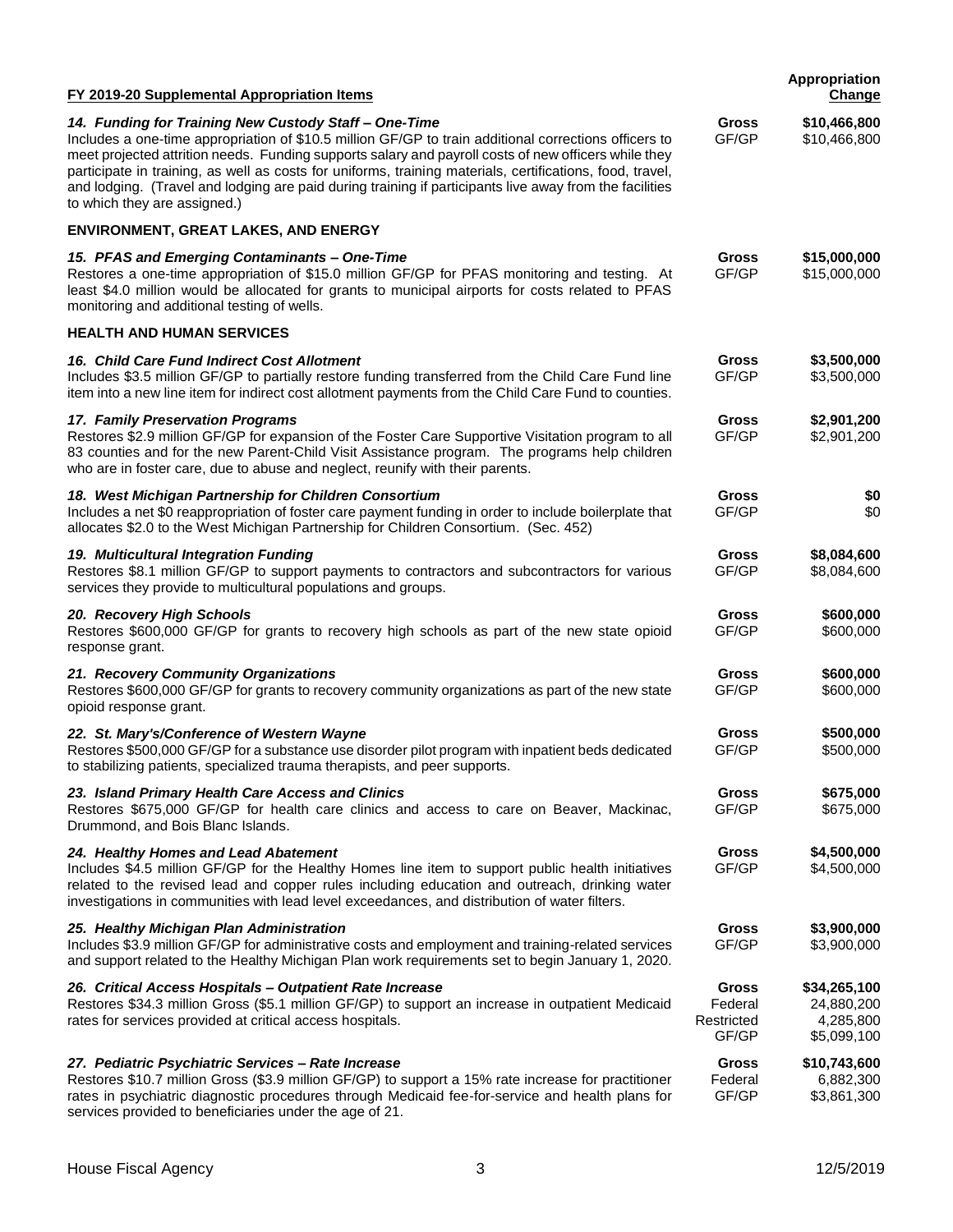| FY 2019-20 Supplemental Appropriation Items                                                                                                                                                                                                                                                                                                                                                                                                                 |                                                | Appropriation<br>Change                               |
|-------------------------------------------------------------------------------------------------------------------------------------------------------------------------------------------------------------------------------------------------------------------------------------------------------------------------------------------------------------------------------------------------------------------------------------------------------------|------------------------------------------------|-------------------------------------------------------|
| 28. Neonatology - Rate Increase<br>Restores \$5.2 million Gross (\$1.9 million GF/GP) to support Medicaid reimbursement rates for<br>neonatal services at 95% of the Medicare rate.                                                                                                                                                                                                                                                                         | Gross<br>Federal<br>GF/GP                      | \$5,217,000<br>3,342,000<br>\$1,875,000               |
| 29. MiDocs Consortium<br>Restores \$17.5 million Gross (\$3.8 million GF/GP) for creating new primary care residency slots in<br>underserved communities in one of the following specialties: family medicine, general internal<br>medicine, general pediatrics, general OB-GYN, psychiatry, or general surgery. Medical education<br>loan repayments would be contingent on 2-year commitments post-residency to practice in<br>underserved communities.   | <b>Gross</b><br>Federal<br>Restricted<br>GF/GP | \$17,500,000<br>8,750,000<br>5,000,000<br>\$3,750,000 |
| 30. Hospital Payments - Rural Obstetrician Pool<br>Restores \$8.0 million GF/GP to support lump-sum payments to non-critical access hospitals that<br>qualify for rural hospital access payments to provide obstetrical and newborn care.                                                                                                                                                                                                                   | <b>Gross</b><br>GF/GP                          | \$7,995,200<br>\$7,995,200                            |
| 31. Non-Critical Access Hospitals-Rural Access Pool<br>Restores \$16.6 million Gross (\$13.9 million GF/GP) to support rural access payments to non-critical<br>access hospitals that provide services to low-income rural residents.                                                                                                                                                                                                                       | <b>Gross</b><br>Federal<br>GF/GP               | \$16,625,400<br>2,720,600<br>\$13,904,800             |
| 32. Autism Navigator - One-Time<br>Restores a one-time appropriation of \$1.0 million GF/GP for the autism navigator program that<br>provides online resources and a free call center to guide families through issues related to<br>diagnosis, treatment, support, education, and/or health care for individuals with autism.                                                                                                                              | <b>Gross</b><br>GF/GP                          | \$1,025,000<br>\$1,025,000                            |
| 33. Autism Train the Trainer - One-Time<br>Restores a one-time appropriation of \$100,000 GF/GP to support a pilot project in Walled Lake<br>School District to train school employees on applied behavioral analysis.                                                                                                                                                                                                                                      | <b>Gross</b><br>GF/GP                          | \$100,000<br>\$100,000                                |
| 34. Federal Health Insurance Fee - One-Time<br>Restores a one-time appropriation of \$180.5 million Gross (\$50.0 million GF/GP) under the<br>assumption that the federal Affordable Care Act (ACA) health insurer fee moratorium will expire.                                                                                                                                                                                                              | <b>Gross</b><br>Federal<br>GF/GP               | \$180,500,000<br>130,480,200<br>\$50,019,800          |
| 35. Healthy Communities Grant - One-Time<br>Restores a one-time appropriation of \$300,000 GF/GP for Leaders Advancing and Helping<br>Communities for community healthy living, obesity prevention, and substance abuse prevention<br>programs.                                                                                                                                                                                                             | <b>Gross</b><br>GF/GP                          | \$300,000<br>\$300,000                                |
| 36. Andy's Angels Program - Opioid Transitional Housing and Services Grant - One-Time<br>Restores a one-time appropriation of \$750,000 GF/GP for the Andy's Angels program to support<br>costs of treatment programs for individuals suffering from addiction and for their families.                                                                                                                                                                      | Gross<br>GF/GP                                 | \$750,000<br>\$750,000                                |
| 37. Project ECHO - One-Time<br>Restores a one-time appropriation of \$40,000 GF/GP to provide grant funding to the Project ECHO<br>opioid intervention program.                                                                                                                                                                                                                                                                                             | Gross<br>GF/GP                                 | \$40,000<br>\$40,000                                  |
| 38. Senior Citizen Center Grants - One-Time<br>Restores a one-time appropriation of \$500,000 GF/GP for senior citizen center health programs.                                                                                                                                                                                                                                                                                                              | Gross<br>GF/GP                                 | \$500,000<br>\$500,000                                |
| 39. Senior Community Services - One-Time<br>Restores a one-time appropriation of \$400,000 GF/GP for Alzheimer's disease services and<br>dementia care and support programs in 10 counties.                                                                                                                                                                                                                                                                 | Gross<br>GF/GP                                 | \$400,000<br>\$400,000                                |
| 40. Suicide Prevention Commission - One-Time<br>Includes a one-time appropriation of \$250,000 GF/GP for the Suicide Prevention Commission<br>established under Senate Bill 228 of the 100 <sup>th</sup> Legislature. The Commission would work with state<br>departments and nonprofit organizations on researching causes and underlying factors of suicide.<br>The Commission would be charged with preparing a report for the legislature that includes | <b>Gross</b><br>GF/GP                          | \$250,000<br>\$250,000                                |

recommendations for reducing risk factors.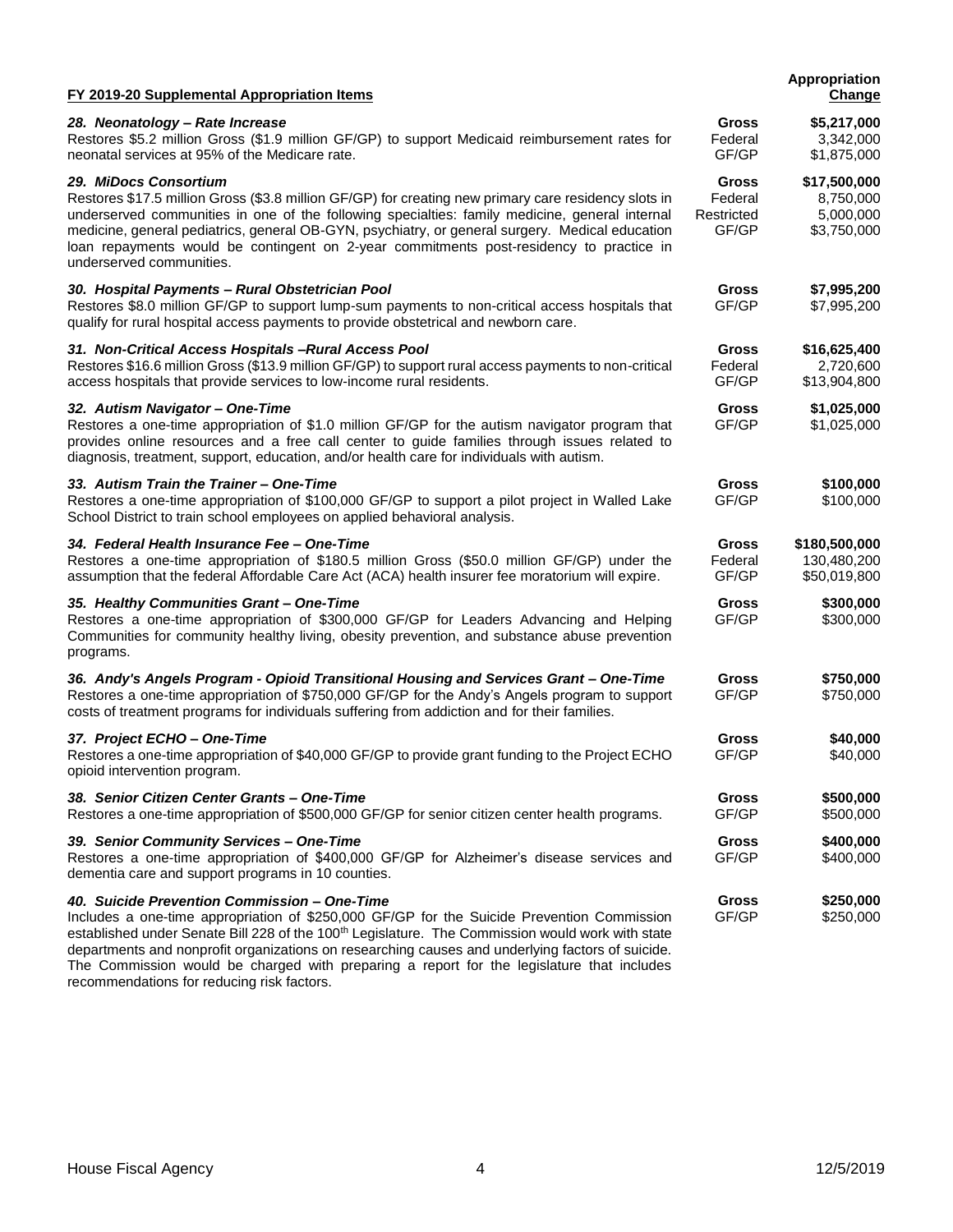# **INSURANCE AND FINANCIAL SERVICES**

| 41. No-Fault Auto Insurance Reform<br>Includes \$3.2 million in restricted funding from the Insurance Bureau Fund and authorization for<br>12.0 FTE positions to implement statutorily-required changes to no-fault insurance under 2019 PA<br>21 and 2019 PA 22. Funding would be used to administer premium rate reductions, utilization<br>reviews, required reporting, and to complete necessary information technology modifications.<br>Specifically, funds would support staff salaries and benefits, administrative costs, and actuarial and<br>medical consulting contractual costs. | <b>FTE</b><br><b>Gross</b><br>Restricted<br>GF/GP | 12.0<br>\$3,248,000<br>3,248,000<br>\$0          |
|-----------------------------------------------------------------------------------------------------------------------------------------------------------------------------------------------------------------------------------------------------------------------------------------------------------------------------------------------------------------------------------------------------------------------------------------------------------------------------------------------------------------------------------------------------------------------------------------------|---------------------------------------------------|--------------------------------------------------|
| 42. FTE Position Authorization<br>Includes authorization for 4.0 FTE positions in the Insurance Evaluation line item to properly<br>administer new statutory responsibilities under 2018 PA 421, 2018 PA 520, and 2018 PA 690.<br>Responsibilities include reviewing annual corporate governance disclosure filings, overseeing<br>licensees' data security programs, and reviewing domestic stock insurer plans of division.                                                                                                                                                                 | <b>FTE</b><br><b>Gross</b><br>GF/GP               | 4.0<br>\$0<br>\$0                                |
| <b>JUDICIARY</b>                                                                                                                                                                                                                                                                                                                                                                                                                                                                                                                                                                              |                                                   |                                                  |
| 43. Expansion of Problem Solving Courts - One-Time<br>Includes a one-time appropriation of \$400,000 GF/GP to expand the number of problem solving<br>courts (i.e., Drug Treatment, Mental Health, and Veterans Courts) and to increase the number of<br>problem solving court participants.                                                                                                                                                                                                                                                                                                  | Gross<br>GF/GP                                    | \$400,000<br>\$400,000                           |
| <b>LABOR AND ECONOMIC OPPORTUNITY</b>                                                                                                                                                                                                                                                                                                                                                                                                                                                                                                                                                         |                                                   |                                                  |
| 44. Michigan Special Grants<br>Includes \$2.0 million GF/GP to provide the following grants:<br>• Focus: HOPE (\$1.0 million)<br>• Alpena Community College - Van Lare Hall upgrades (\$500,000)<br>• Belleville seawall repairs (\$250,000)<br>• Saginaw County Community Corrections (\$250,000).                                                                                                                                                                                                                                                                                           | Gross<br>GF/GP                                    | \$2,000,000<br>\$2,000,000                       |
| 45. At-Risk Youth Grants<br>Restores \$3.7 million GF/GP for the Jobs for Michigan Graduates program.                                                                                                                                                                                                                                                                                                                                                                                                                                                                                         | Gross<br>GF/GP                                    | \$3,749,900<br>\$3,749,900                       |
| <b>46. Blight Removal Grants</b><br>Restores \$250,000 GF/GP for blight elimination grants for rural blight elimination projects located<br>in counties with populations under 50,000, with priority given to communities with the greatest<br>population loss since 2000. Grants would be capped at \$50,000.                                                                                                                                                                                                                                                                                | <b>Gross</b><br>GF/GP                             | \$250,000<br>\$250,000                           |
| <b>LICENSING AND REGULATION</b>                                                                                                                                                                                                                                                                                                                                                                                                                                                                                                                                                               |                                                   |                                                  |
| 47. Urban Search and Rescue<br>Includes \$600,000 GF/GP for the Urban Search and Rescue Task Force for supervision and control<br>of essential functions at incidents where technical rescue expertise and equipment are required for<br>effective rescue operations.                                                                                                                                                                                                                                                                                                                         | Gross<br>GF/GP                                    | \$600,000<br>\$600,000                           |
| MILITARY AND VETERANS AFFAIRS                                                                                                                                                                                                                                                                                                                                                                                                                                                                                                                                                                 |                                                   |                                                  |
| 48. County Veteran Service Fund<br>Restores \$4.0 million GF/GP for grants to eligible counties for veteran services to include advocacy,<br>advice, and assistance with obtaining eligible veterans benefits.                                                                                                                                                                                                                                                                                                                                                                                | Gross<br>GF/GP                                    | \$4,000,000<br>\$4,000,000                       |
| <b>STATE POLICE</b>                                                                                                                                                                                                                                                                                                                                                                                                                                                                                                                                                                           |                                                   |                                                  |
| 49. Training Only to Locals<br>Restores \$654,500 in restricted funding from the Secondary Road Patrol and Training Fund for the<br>Training Only to Local Units line item, which supports the development of police training curricula<br>and partial reimbursements to local law enforcement agencies for costs associated with training<br>employed officer candidates.                                                                                                                                                                                                                    | Gross<br>Restricted<br>GF/GP                      | \$654,500<br>654,500<br>\$0                      |
| 50. Secondary Road Patrol Program<br>Restores \$13.1 million Gross (\$2.0 million GF/GP) and authorization for 1.0 FTE position for the<br>Secondary Road Patrol grant program. Funding is used by county sheriff's departments to provide<br>services on primary county roads and local roads outside the boundaries of cities and villages, and                                                                                                                                                                                                                                             | <b>FTE</b><br>Gross<br>Restricted<br>GF/GP        | 1.0<br>\$13,074,300<br>11,074,300<br>\$2,000,000 |

to provide services on any portion of roads within the boundaries of county parks.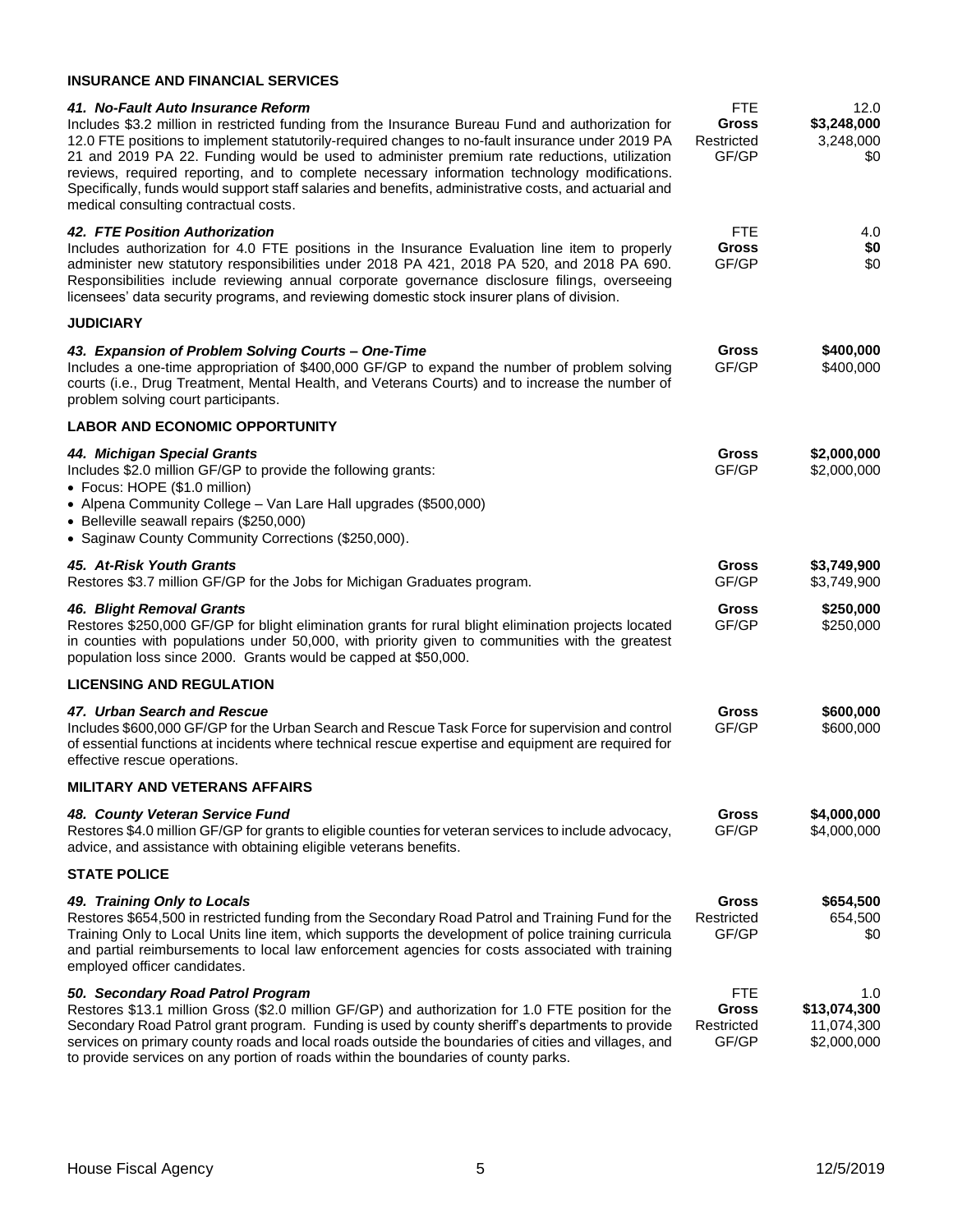| 51. Commercial Vehicle Enforcement<br>Includes a net \$0 reappropriation of the current Commercial Vehicle Enforcement district and<br>School Bus Inspection line items in order to consolidate those nine line items into a single line item<br>titled "Commercial Vehicle Enforcement," as has been done in previous budgets.                                                                                 |                                                | \$0<br>\$0                                        |
|-----------------------------------------------------------------------------------------------------------------------------------------------------------------------------------------------------------------------------------------------------------------------------------------------------------------------------------------------------------------------------------------------------------------|------------------------------------------------|---------------------------------------------------|
| <b>TECHNOLOGY, MANAGEMENT, AND BUDGET</b>                                                                                                                                                                                                                                                                                                                                                                       |                                                |                                                   |
| 52. Information Technology Investment Fund<br>Includes an additional \$15.0 million GF/GP to support information technology projects aimed at<br>modernizing and replacing legacy computer information systems across state departments, for a<br>total of \$35.0 million in FY 2019-20 for projects in the ITIF project portfolio.                                                                             | Gross<br>GF/GP                                 | \$15,000,000<br>\$15,000,000                      |
| 53. Michigan Public Safety Communications System (MPSCS)<br>Includes \$8.0 million GF/GP (\$3.0 million ongoing; \$4.9 million one-time) for software upgrades,<br>increased coverage, and radio tower site maintenance for the MPSCS interoperable<br>communications network used by state, federal, local, private, and tribal security officers and first<br>responders across the state.                    | <b>Gross</b><br>GF/GP                          | \$7,993,700<br>\$7,993,700                        |
| 54. Enterprisewide Maintenance of State Facilities<br>Includes \$8.1 million GF/GP for various general maintenance and demolition projects at state-<br>owned facilities across the state.                                                                                                                                                                                                                      | <b>Gross</b><br>GF/GP                          | \$8,100,000<br>\$8,100,000                        |
| 55. 2020 Census – One-Time<br>Includes a one-time appropriation of \$10.0 million GF/GP for census-related activities to achieve a<br>fair and accurate count in the 2020 census.                                                                                                                                                                                                                               | Gross<br>GF/GP                                 | \$10,000,000<br>\$10,000,000                      |
| 56. Implementation of 2018 Ballot Proposal 2 - One-Time<br>Includes a one-time appropriation of \$2.0 million GF/GP to develop and implement a commission<br>selection and application process and educate the public about the opportunity to serve. Ballot<br>Proposal 2 of 2018 established the Independent Citizens Redistricting Commission. Funding would<br>support hardware, software, and staff costs. | Gross<br>GF/GP                                 | \$2,000,000<br>\$2,000,000                        |
| TRANSPORTATION                                                                                                                                                                                                                                                                                                                                                                                                  |                                                |                                                   |
| 57. Service Initiatives<br>Reduces Comprehensive Transportation Fund (CTF) support by \$3.0 million. After this reduction,<br>CTF funding in the line item would be \$5.6 million, which is a \$3.0 million increase over current<br>year.                                                                                                                                                                      | Gross<br>Restricted<br>GF/GP                   | (\$3,000,000)<br>(3,000,000)<br>\$0               |
| 58. Transit Capital - Urban<br>Includes \$13.0 million from the CTF to match federal transit grants on behalf of local transit<br>agencies.                                                                                                                                                                                                                                                                     | Gross<br>Restricted<br>GF/GP                   | \$13,000,000<br>13,000,000<br>\$0                 |
| <b>TREASURY</b>                                                                                                                                                                                                                                                                                                                                                                                                 |                                                |                                                   |
| 59. Commercial Forest Reserve - Payments in Lieu of Taxes<br>Restores \$3.4 million GF/GP used for payments of a specific tax to county treasurers on each acre<br>of land enrolled in the Commercial Forest Incentive Program.                                                                                                                                                                                 | Gross<br>GF/GP                                 | \$3,368,100<br>\$3,368,100                        |
| 60. Purchased Lands - Payments in Lieu of Taxes<br>Restores \$8.7 million Gross (\$3.3 million GF/GP) used for payments in lieu of taxes to local units<br>of government on certain lands owned by the state and controlled by DNR.                                                                                                                                                                             | <b>Gross</b><br>Private<br>Restricted<br>GF/GP | \$8,677,900<br>27,500<br>5,332,900<br>\$3,317,500 |
| 61. Swamp and Tax Reverted Lands - Payments in Lieu of Taxes<br>Restores \$15.3 million GF/GP used for payments of a specific tax to counties, townships, and<br>schools on tax-reverted recreation and forestlands under control and supervision of DNR.                                                                                                                                                       | Gross<br>GF/GP                                 | \$15,305,600<br>\$15,305,600                      |

# **FY 2019-20 Supplemental Boilerplate Items**

# **AGRICULTURE AND RURAL DEVELOPMENT**

## *Sec. 301. Environmental Stewardship - MAEAP*

Requires \$300,000 appropriation to be used to support agriculture pollution prevention programs, including groundwater and freshwater protection programs, and technical assistance in implementing conservation grants under federal farm bills.

#### *Sec. 302. Farm Stress Program*

Requires \$500,000 appropriation to be used for responding to the mental stress and fatigue of farmers and producers and their families through services that offer behavioral health specialists in the agriculture industry.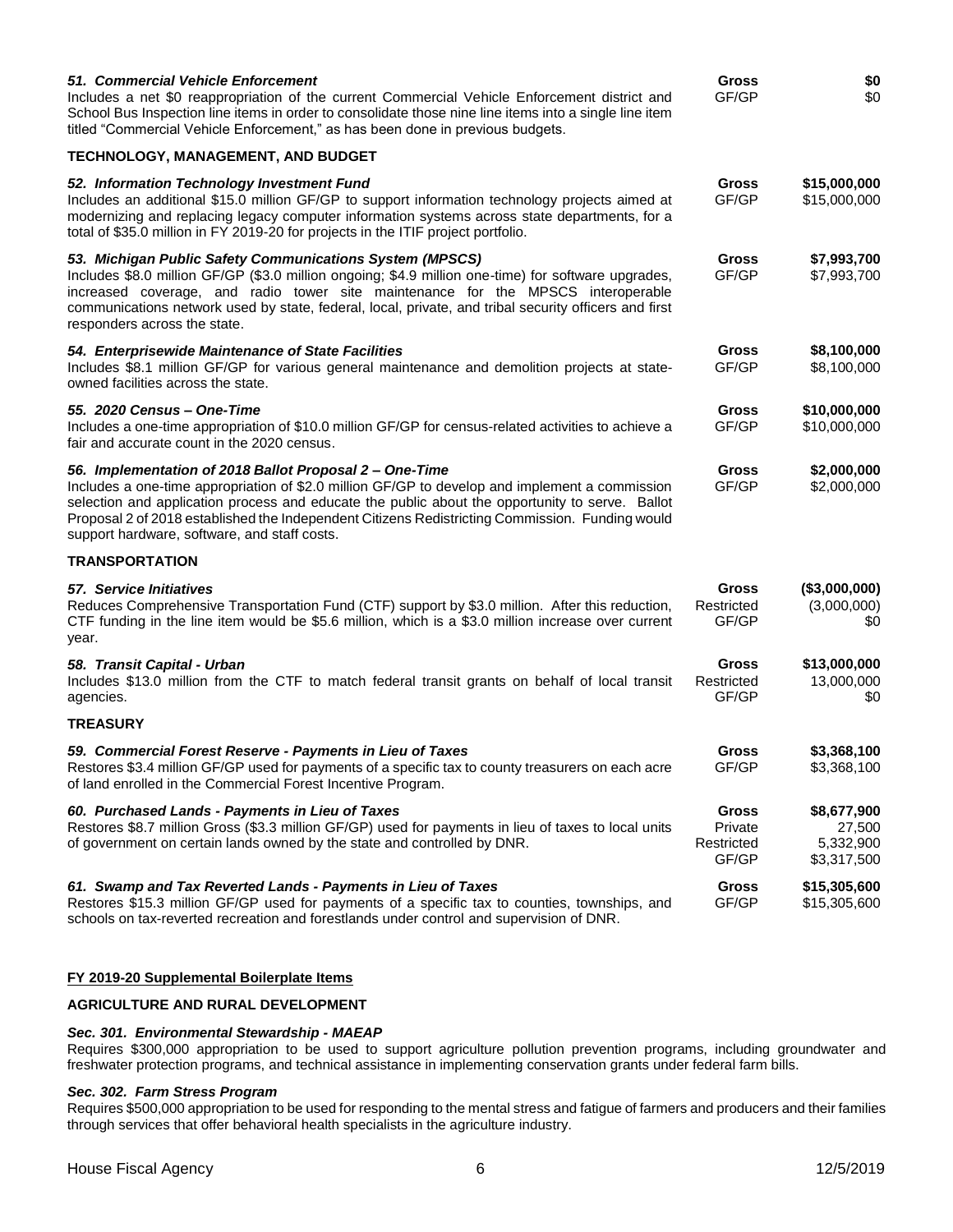## **FY 2019-20 Supplemental Boilerplate Items**

# **CORRECTIONS**

# *Sec. 351. County Jail Reimbursement Program*

Requires the department to administer the County Jail Reimbursement Program, which offers counties per diem payments for housing certain offenders in jail; specifies reimbursement criteria and rates; requires counties receiving funding to report on annual average jail capacity and annual average jail occupancy; specifies statistical and financial information required to be reported by the department.

# **ENVIRONMENT, GREAT LAKES, AND ENERGY**

# *Sec. 401. PFAS and Emerging Contaminants*

Requires the department to allocate at least \$4.0 million GF/GP for grants to municipal airports for costs of monitoring and additional testing of wells related to PFAS testing results; requires a report detailing activities funded by the appropriation, including a list of grant recipients and grant amounts.

# **HEALTH AND HUMAN SERVICES**

# *Sec. 451. Child Care Fund – Indirect Cost Allotment Payments*

Requires the department to allocate \$3.5 million to counties and tribal governments and distribute these payments in the same proportion as indirect cost allotments are provided to counties in section 117a of the Social Welfare Act.

# *Sec. 452. West Michigan Partnership for Children Consortium*

Requires the department to allocate \$2.0 million to the West Michigan Partnership for Children Consortium for administrative costs of a prospective payment system as part of a state-administered performance-based child welfare system.

## *Sec. 453. Recovery High Schools*

Requires the department to allocate \$600,000 in grants to high schools specifically designated for students recovering from substance use disorders; limits grant funding to \$150,000 per awardee.

# *Sec. 454. Recovery Community Organizations*

Requires the department to allocate \$600,000 to create a competitive grant for recovery community organizations to offer or expand recovery support center services for individuals seeking long-term substance use disorder recovery; limits grants to \$150,000 per awardee; establishes goals and intended outcomes of the grant program.

# *Sec. 455. St. Mary's/Conference of Western Wayne*

Requires the department to allocate \$500,000 for a substance use disorder detoxification pilot project administered by a 9-1-1 service district in conjunction with a substance use and case management provider; requires the hospital wing to have at least 10 beds dedicated to stabilizing patients by providing specialized trauma therapists and peer supports.

## *Sec. 456. Island Primary Health Care Access and Clinics*

Requires the department to allocate \$675,000 for Beaver, Mackinac, Drummond, and Bois Blanc Island primary health care access and clinics.

## *Sec. 457. Critical Access Hospitals – Rate Increase*

Requires the department to increase outpatient Medicaid rates for services provided at critical access hospitals.

## *Sec. 458. Pediatric Psychiatric Services – Rate Increase*

Requires the department to increase practitioner rates paid for current procedural terminology codes in psychiatric diagnostic procedures by 15% for services provided to Medicaid beneficiaries under the age of 21.

## *Sec. 459. Neonatology – Rate Increase*

Requires the department to provide Medicaid reimbursement rates for neonatology services at 95% of Medicare rates; details the current procedural terminology codes that are eligible for the increased reimbursement rate.

## *Sec. 460. Non-Critical Access Hospitals – Rural Obstetrics Services*

Requires the department to make lump-sum payments to rural, non-critical access hospitals for obstetric and newborn services.

## *Sec. 461. Non-Critical Access Hospitals*

Requires the department to award rural access payments to non-critical access hospitals that provide services to low-income residents of rural areas; provides for the distribution formula.

## *Sec. 462. MiDocs Consortium*

Requires the department to allocate \$17.5 million for creating new primary care residency slots in underserved communities in one of the following specialties: family medicine, general internal medicine, general pediatrics, general OB-GYN, psychiatry, or general surgery; requires medical education loan repayments to be contingent on 2-year commitments post-residency to practice in underserved communities; designates unexpended and unencumbered funding as a work project appropriation.